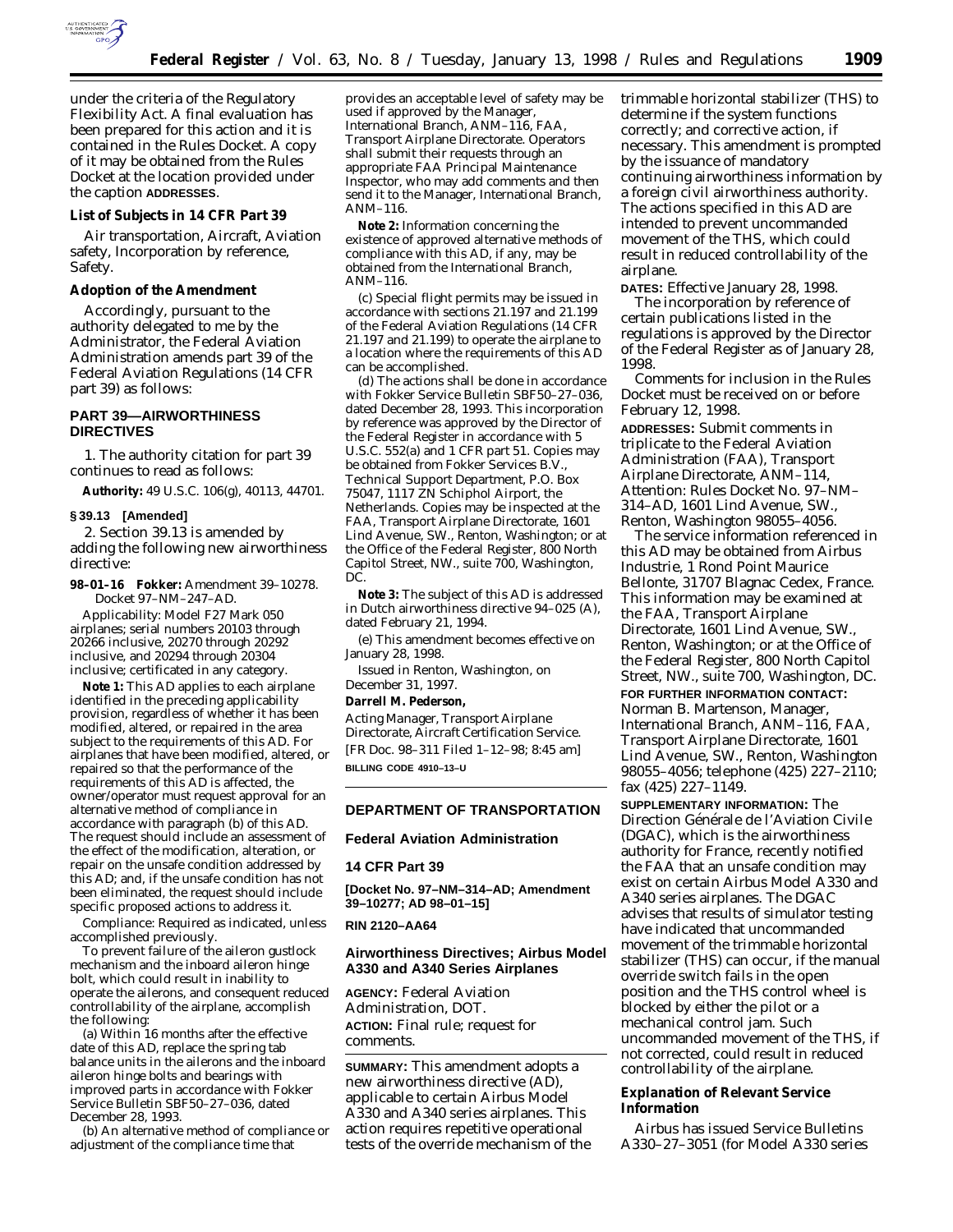airplanes) and A340–27–4058 (for Model A340 series airplanes), both dated February 13, 1997. These service bulletins describe procedures for repetitive operational tests of the override mechanism of the THS to determine if the system functions correctly. The service bulletins also describe procedures for repair, if necessary. The DGAC classified these service bulletins as mandatory and issued French airworthiness directives 97–064–044(B)R2 and 97–065– 055(B)R2, both dated November 5, 1997, in order to assure the continued airworthiness of these airplanes in France.

### **FAA's Conclusions**

These airplane models are manufactured in France and are type certificated for operation in the United States under the provisions of section 21.29 of the Federal Aviation Regulations (14 CFR 21.19) and the applicable bilateral airworthiness agreement. Pursuant to this bilateral airworthiness agreement, the DGAC has kept the FAA informed of the situation described above. The FAA has examined the findings of the DGAC, reviewed all available information, and determined that AD action is necessary for products of this type design that are certificated for operation in the United States.

## **Explanation of Requirements of the Rule**

Since an unsafe condition has been identified that is likely to exist or develop on other airplanes of the same type design registered in the United States, this AD requires accomplishment of the actions specified in the service bulletins described previously, except as described below.

# **Differences Between this AD and the Service Information**

Operators should note that, unlike the procedures described in the referenced service bulletins and French airworthiness directives, this AD does not address compliance times for affected airplanes used in training because the anticipated use of these airplanes in the United States does not include training.

## **Interim Action**

This is considered to be interim action until final action is identified, at which time the FAA may consider further rulemaking.

## **Cost Impact**

None of the airplanes affected by this action is on the U.S. Register. All

airplanes included in the applicability of this rule currently are operated by non-U.S. operators under foreign registry; therefore, they are not directly affected by this AD action. However, the FAA considers that this rule is necessary to ensure that the unsafe condition is addressed in the event that any of these subject airplanes are imported and placed on the U.S. Register in the future.

Should an affected airplane be imported and placed on the U.S. Register in the future, it would require approximately 1 work hour to accomplish the required actions, at an average labor rate of \$60 per work hour. Based on these figures, the cost impact of this AD would be \$60 per airplane.

# **Determination of Rule's Effective Date**

Since this AD action does not affect any airplane that is currently on the U.S. register, it has no adverse economic impact and imposes no additional burden on any person. Therefore, prior notice and public procedures hereon are unnecessary and the amendment may be made effective in less than 30 days after publication in the **Federal Register**.

## **Comments Invited**

Although this action is in the form of a final rule and was not preceded by notice and opportunity for public comment, comments are invited on this rule. Interested persons are invited to comment on this rule by submitting such written data, views, or arguments as they may desire. Communications shall identify the Rules Docket number and be submitted in triplicate to the address specified under the caption **ADDRESSES**. All communications received on or before the closing date for comments will be considered, and this rule may be amended in light of the comments received. Factual information that supports the commenter's ideas and suggestions is extremely helpful in evaluating the effectiveness of the AD action and determining whether additional rulemaking action would be needed.

Comments are specifically invited on the overall regulatory, economic, environmental, and energy aspects of the rule that might suggest a need to modify the rule. All comments submitted will be available, both before and after the closing date for comments, in the Rules Docket for examination by interested persons. A report that summarizes each FAA-public contact concerned with the substance of this AD will be filed in the Rules Docket.

Commenters wishing the FAA to acknowledge receipt of their comments submitted in response to this rule must

submit a self-addressed, stamped postcard on which the following statement is made: ''Comments to Docket Number 97–NM–314–AD.'' The postcard will be date stamped and returned to the commenter.

### **Regulatory Impact**

The regulations adopted herein will not have substantial direct effects on the States, on the relationship between the national government and the States, or on the distribution of power and responsibilities among the various levels of government. Therefore, in accordance with Executive Order 12612, it is determined that this final rule does not have sufficient federalism implications to warrant the preparation of a Federalism Assessment.

For the reasons discussed above, I certify that this action (1) is not a ''significant regulatory action'' under Executive Order 12866; (2) is not a ''significant rule'' under DOT Regulatory Policies and Procedures (44 FR 11034, February 26, 1979); and (3) will not have a significant economic impact, positive or negative, on a substantial number of small entities under the criteria of the Regulatory Flexibility Act. A final evaluation has been prepared for this action and it is contained in the Rules Docket. A copy of it may be obtained from the Rules Docket at the location provided under the caption **ADDRESSES**.

#### **List of Subjects in 14 CFR Part 39**

Air transportation, Aircraft, Aviation safety, Incorporation by reference, Safety.

### **Adoption of the Amendment**

Accordingly, pursuant to the authority delegated to me by the Administrator, the Federal Aviation Administration amends part 39 of the Federal Aviation Regulations (14 CFR part 39) as follows:

# **PART 39—AIRWORTHINESS DIRECTIVES**

1. The authority citation for part 39 continues to read as follows:

**Authority:** 49 U.S.C. 106(g), 40113, 44701.

#### **§ 39.13 [Amended]**

2. Section 39.13 is amended by adding the following new airworthiness directive:

### **98–01–15 Airbus Industrie:** Amendment 39–10277. Docket 97–NM–314–AD.

*Applicability:* Model A330–301, –321, –322, –341, and –342 series airplanes on which Airbus Modification 45631 has not been installed; and Model A340–211, –212, –213, –311, –312, and –313 series airplanes